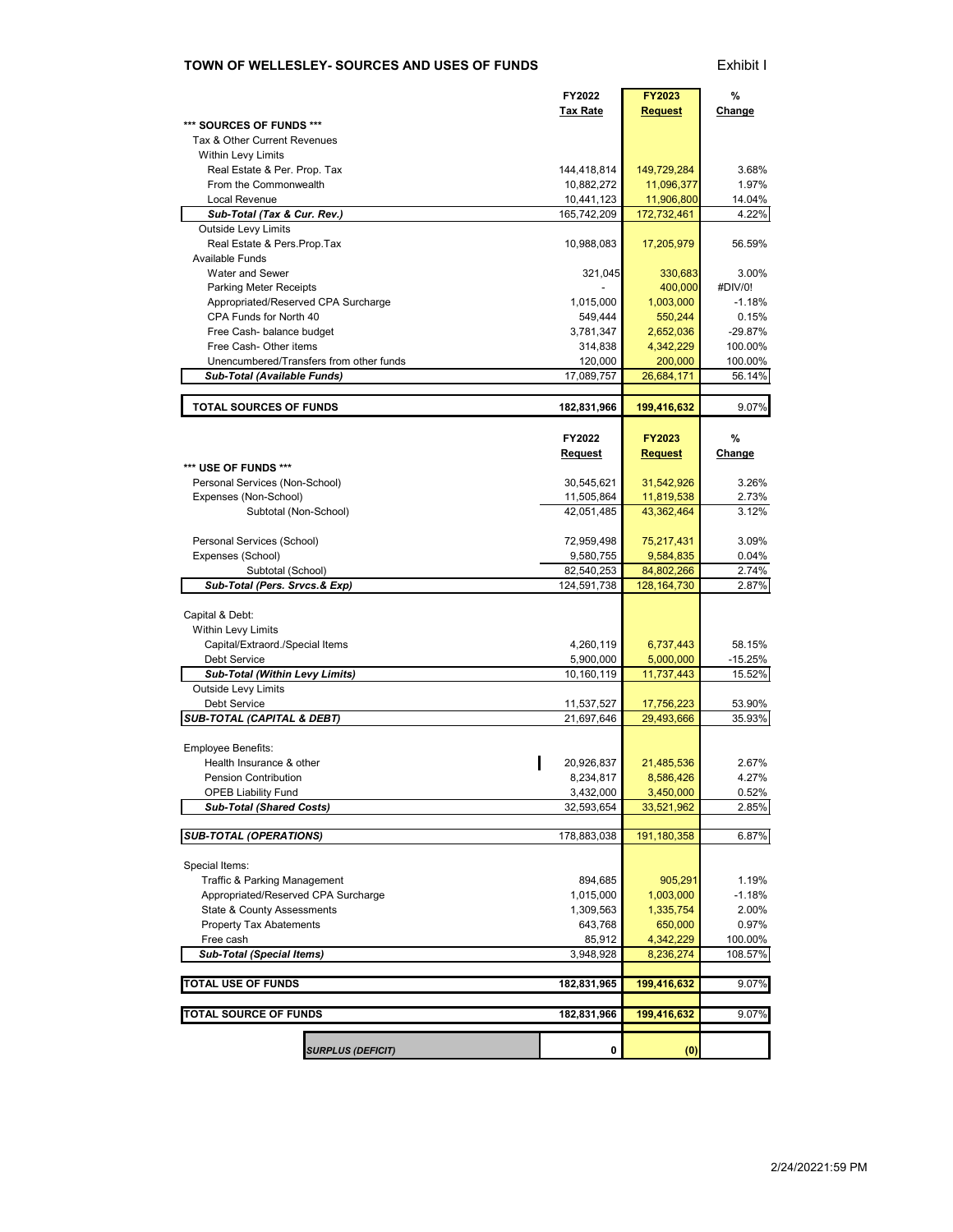## **TOWN OF WELLESLEY - TOWN MEETING APPROVED ALLOCATION OF FUNDS**

| <b>SOURCES OF FUNDS</b>                        | <b>FY22 SOURCES OF FUNDS</b> | <b>FY23 SOURCES OF FUNDS</b> | CHANGE - FY21 to FY22<br>\$ Change | % Change  |
|------------------------------------------------|------------------------------|------------------------------|------------------------------------|-----------|
| Real Estate & Personal Property Tax            |                              |                              |                                    |           |
| Within the Levy Limit                          | 144,418,814                  | 149,729,284                  | 5,310,470                          | 3.68%     |
| Outside the Levy Limit                         | 10,988,083                   | 17,205,979                   | 6,217,896                          | 56.59%    |
| Subtotal - Real Estate & Personal Property Tax | 155,406,897                  | 166,935,263                  | 11,528,366                         | 7.42%     |
| <b>From the Commonwealth</b>                   |                              |                              |                                    |           |
| Chapter 70 Aid                                 | 9,413,117                    | 9,601,379                    | 188,262                            | 2.00%     |
| <b>Lottery Aid</b>                             | 1,423,754                    | 1,449,596                    | 25,842                             | 1.82%     |
| Other Aid                                      | 45,401                       | 45,401                       | $\mathbf 0$                        | 0.00%     |
| Subtotal - From the Commonwealth               | 10,882,272                   | 11,096,377                   | 214,105                            | 1.97%     |
| <b>Local Revenue</b>                           |                              |                              |                                    |           |
| Motor Vehicle Excise                           | 5,200,000                    | 5,550,000                    | 350,000                            | 6.73%     |
| <b>Licenses and Permits</b>                    | 2,366,000                    | 2,700,000                    | 334,000                            | 14.12%    |
| <b>Interest Earnings</b>                       | 190,688                      | 350,000                      | 159,312                            | 83.55%    |
| <b>RDF Revenue</b>                             | 650,000                      | 650,000                      | $\mathbf 0$                        | 0.00%     |
| Fines & forfeits                               | 200,000                      | 300,000                      | 100,000                            | 50.00%    |
| Meals/Hotel/Motel Tax                          | 200,000                      | 550,000                      | 350,000                            | 175.00%   |
| <b>Pilot Payments</b>                          | 76,000                       | 76,000                       | $\mathbf 0$                        | 0.00%     |
| MLP Payment In Lieu of Taxes                   | 1,000,000                    | 1,000,000                    | $\mathbf 0$                        | 0.00%     |
| Other Local Revenues                           | 558,435                      | 730,800                      | 172,365                            | 30.87%    |
| Subtotal - Local Revenue                       | 10,441,123                   | 11,906,800                   | 1,465,677                          | 14.04%    |
| <b>Other Sources</b>                           |                              |                              |                                    |           |
| MLP/Water/Sewer reimbursements to IT           | 321,045                      | 330,683                      | 9,638                              | 3.00%     |
| Parking Meter Receipts                         |                              | 400,000                      | 400,000                            | #DIV/0!   |
| Free Cash to balance budget                    | 3,781,347                    | 2,652,036                    | (1, 129, 311)                      | $-29.87%$ |
| Free Cash items                                | 314,838                      | 397,100                      |                                    |           |
| Free Cash items                                |                              | 3,945,129                    |                                    |           |
| Appropriated CPA Surcharge                     | 1,015,000                    | 1,003,000                    | (12,000)                           |           |
| CPA Funds applied to North 40                  | 549,444                      | 550,244                      | 800                                | 0.15%     |
| Insurance Funds                                |                              |                              |                                    |           |
| Police detail                                  | 120,000                      | 200,000                      | 80,000                             |           |
| <b>Subtotal - Other Sources</b>                | 6,101,674                    | 9,478,192                    | 3,376,518                          | 55.34%    |
| <b>TOTAL SOURCES OF FUNDS</b>                  | 182,831,966                  | 199,416,632                  | 16,584,666                         | 9.07%     |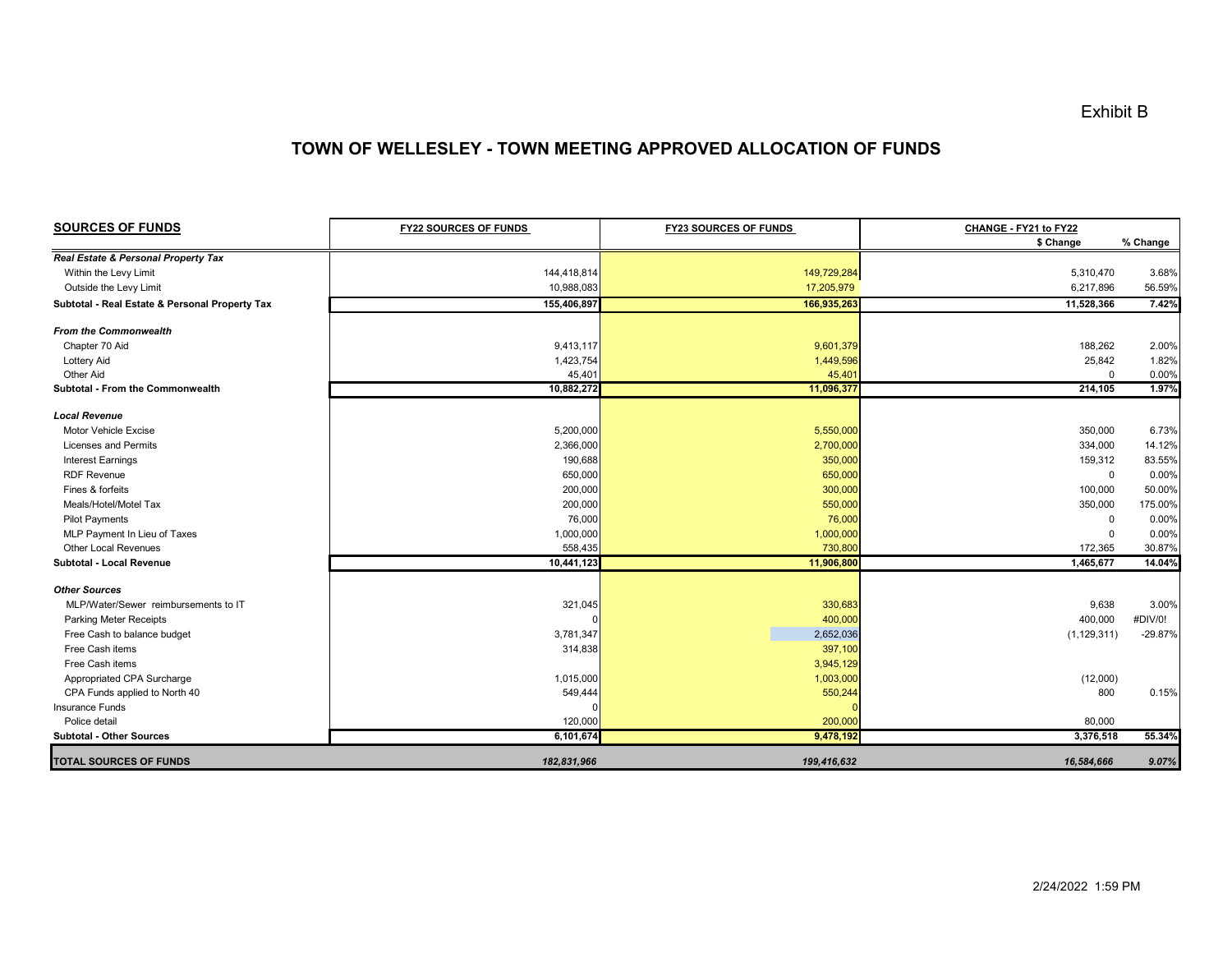| <b>USES OF FUNDS</b>                         | FY22 USE OF FUNDS (Tax Rate) |                 |                  |                  | FY23 USE OF FUNDS (Request) |                  | CHANGE - FY21 to FY22 |                 |             |           |
|----------------------------------------------|------------------------------|-----------------|------------------|------------------|-----------------------------|------------------|-----------------------|-----------------|-------------|-----------|
|                                              |                              |                 |                  |                  |                             |                  | Variance              | Variance        | Variance    | Variance  |
|                                              | Pers Srvs                    | <b>Expenses</b> | <b>Total Ops</b> | <b>Pers Srvs</b> | <b>Expenses</b>             | <b>Total Ops</b> | Pers Srvs             | <b>Expenses</b> | Total - \$  | Total - % |
| <b>GENERAL GOVERNMENT</b>                    |                              |                 |                  |                  |                             |                  |                       |                 |             |           |
| <b>Select Board - Administration</b>         |                              |                 |                  |                  |                             |                  |                       |                 |             |           |
| <b>Executive Director's Office</b>           | 571,687                      | 37,400          | 609,087          | 573,521          | 39,700                      | 613,221          | 1,834                 | 2,300           | 4,134       | 0.68%     |
| <b>Green Power Premium</b>                   | $\Omega$                     | 20,000          | 20,000           | $\mathbf{0}$     | $\mathbf{0}$                |                  | 0                     | (20,000)        | (20,000)    | -100.00%  |
| <b>Climate Action Committee</b>              | 75,622                       | 3,625           | 79,247           | 104,628          | 9,700                       | 114,328          | 29,006                | 6,075           | 35,081      | 44.27%    |
| <b>Central Administrative Services</b>       | $\Omega$                     | 27,700          | 27,700           | $\mathbf{0}$     | 27,700                      | 27,700           | $\Omega$              | $\Omega$        | $\Omega$    | 0.00%     |
| <b>Finance Department</b>                    | 484,145                      | 12,450          | 496,595          | 489,230          | 13,850                      | 503,080          | 5,085                 | 1,400           | 6,485       | 1.31%     |
| Information Technology                       | 717,634                      | 616,250         | 1,333,884        | 715,925          | 636,214                     | 1,352,139        | (1,709)               | 19,964          | 18,255      | 1.37%     |
| Treasurer & Collector                        | 358,361                      | 114,900         | 473,261          | 358,360          | 122,200                     | 480,560          | (1)                   | 7,300           | 7,299       | 1.54%     |
| <b>Town Report</b>                           | $\Omega$                     | 4,000           | 4,000            | $\Omega$         | 3,000                       | 3,000            | $\Omega$              | (1,000)         | (1,000)     | $-25.00%$ |
| <b>Select Board - Human Services</b>         |                              |                 |                  |                  |                             |                  |                       |                 |             |           |
| Council on Aging                             | 408,346                      | 79,000          | 487,346          | 419,641          | 75,700                      | 495,341          | 11,295                | (3,300)         | 7,995       | 1.64%     |
| West Suburban Veterans District              | $\Omega$                     | 70,822          | 70,822           | $\mathbf{0}$     | 61,791                      | 61,791           | $\Omega$              | (9,031)         | (9,031)     | $-12.75%$ |
| Youth Commission                             | 91,310                       | 17,090          | 108,400          | 91,541           | 17,090                      | 108,631          | 231                   | $\Omega$        | 231         | 0.21%     |
| <b>Select Board - Facilities</b>             |                              |                 |                  |                  |                             |                  |                       |                 |             |           |
| <b>Facilities Management</b>                 | 4,881,379                    | 3,615,795       | 8,497,174        | 5,034,286        | 3,661,629                   | 8,695,915        | 152,907               | 45,834          | 198,741     | 2.34%     |
| Land Use Departments relocation              | $\overline{0}$               | $\overline{0}$  |                  | $\Omega$         | $\mathbf{0}$                |                  | $\mathbf 0$           | $\Omega$        | $\mathbf 0$ | 0.00%     |
| <b>Select Board - Other Services</b>         |                              |                 |                  |                  |                             |                  |                       |                 |             |           |
| Housing Development Corporation              | $\Omega$                     | 6,500           | 6,500            | $\Omega$         | 6,500                       | 6,500            | $\Omega$              | $\Omega$        | $\Omega$    | 0.00%     |
| <b>Historical Commission</b>                 | $\Omega$                     | 750             | 750              | $\Omega$         | 750                         | 750              | $\Omega$              | $\Omega$        | $\Omega$    | 0.00%     |
| <b>Memorial Day</b>                          | $\Omega$                     | 5,000           | 5,000            | $\Omega$         | 5,800                       | 5,800            | $\Omega$              | 800             | 800         | 16.00%    |
| <b>Celebrations Committee</b>                | $\Omega$                     | 4,700           | 4,700            | $\Omega$         | 4,700                       | 4,700            | 0                     | 0               | $\Omega$    | 0.00%     |
| Zoning Board of Appeals                      | 81,022                       | 9,190           | 90,212           | 81,022           | 9,190                       | 90,212           | $\Omega$              | $\Omega$        | $\Omega$    | 0.00%     |
| <b>Select Board - Shared Services</b>        |                              |                 |                  |                  |                             |                  |                       |                 |             |           |
| Law                                          | $\Omega$                     | 500,000         | 500,000          | $\mathbf{0}$     | 480,000                     | 480,000          | $\Omega$              | (20,000)        | (20,000)    | $-4.00%$  |
| <b>Audit Committee</b>                       | O                            | 60,400          | 60,400           | $\Omega$         | 60,850                      | 60,850           | $\Omega$              | 450             | 450         | 0.75%     |
| <b>Risk Management</b>                       |                              | 610,922         | 610,922          | $\Omega$         | 662,300                     | 662,300          | $\Omega$              | 51,378          | 51,378      | 8.41%     |
| <b>Street Lighting</b>                       | $\Omega$                     | 142,000         | 142,000          | $\Omega$         | 142,000                     | 142,000          | $\Omega$              | $\Omega$        | $\Omega$    | 0.00%     |
| Subtotal - Select Board - General Government | 7,669,507                    | 5,958,494       | 13,628,001       | 7,868,154        | 6,040,664                   | 13,908,818       | 198,647               | 82,170          | 280,817     | 2.06%     |
|                                              |                              |                 |                  |                  |                             |                  |                       |                 |             |           |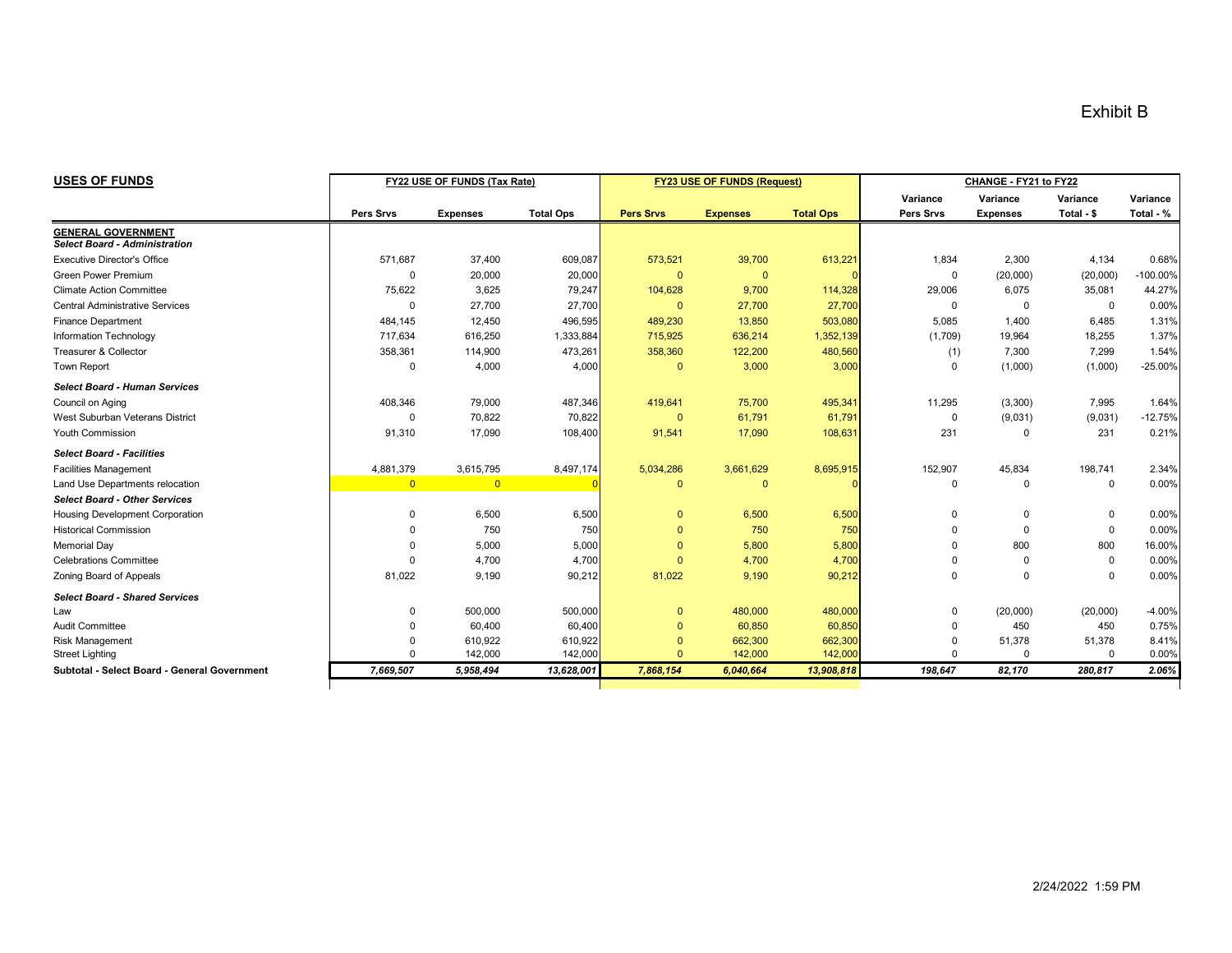| <b>USES OF FUNDS</b>                       |             | FY22 USE OF FUNDS (Tax Rate) |                  |                  | FY23 USE OF FUNDS (Request)  |                  | CHANGE - FY21 to FY22 |                 |             |           |
|--------------------------------------------|-------------|------------------------------|------------------|------------------|------------------------------|------------------|-----------------------|-----------------|-------------|-----------|
|                                            |             |                              |                  |                  |                              |                  | Variance              | Variance        | Variance    | Variance  |
|                                            | Pers Srvs   | <b>Expenses</b>              | <b>Total Ops</b> | <b>Pers Srvs</b> | <b>Expenses</b>              | <b>Total Ops</b> | Pers Srvs             | <b>Expenses</b> | Total - \$  | Total - % |
| <b>Other General Government</b>            |             |                              |                  |                  |                              |                  |                       |                 |             |           |
| Town Clerk/Election & Registration         | 313,578     | 79,040                       | 392,618          | 375,405          | 84,590                       | 459,995          | 61,827                | 5,550           | 67,377      | 17.16%    |
| <b>Board of Assessors</b>                  | 313,179     | 85,025                       | 398,204          | 314,841          | 90,900                       | 405,741          | 1,662                 | 5,875           | 7,537       | 1.89%     |
| <b>Planning Board</b>                      | 316,225     | 48,100                       | 364,325          | 362,703          | 76,000                       | 438,703          | 46,478                | 27,900          | 74,378      | 20.42%    |
| <b>Advisory Committee</b>                  | 10,000      | 19,500                       | 29,500           | 12,000           | 17,550                       | 29,550           | 2,000                 | (1,950)         | 50          | 0.17%     |
| <b>Reserve Fund</b>                        | $\mathbf 0$ | 175,000                      | 175,000          | $\mathbf{0}$     | 175,000                      | 175,000          | $\mathbf 0$           | $\mathbf 0$     | $\mathbf 0$ | 0.00%     |
| Human Resources Board                      | 406,613     | 48,400                       | 455,013          | 413,600          | 39,950                       | 453,550          | 6,987                 | (8, 450)        | (1, 463)    | $-0.32%$  |
| HR Salary adjustments                      | 36,579      |                              | 36,579           | 185,000          | $\mathbf{0}$                 | 185,000          | 148,421               | $\mathbf 0$     | 148,421     | <b>NA</b> |
| <b>Subtotal - Other General Government</b> | 1,396,174   | 455,065                      | 1,851,239        | 1,663,549        | 483,990                      | 2,147,539        | 267,375               | 28,925          | 296,300     | 16.01%    |
| <b>GENERAL GOVERNMENT TOTAL</b>            | 9,065,680   | 6,413,559                    | 15,479,239       | 9,531,703        | 6,524,654                    | 16,056,357       | 466,023               | 111,095         | 577,118     | 3.73%     |
| PUBLIC SAFETY - Select Board               |             |                              |                  |                  |                              |                  |                       |                 |             |           |
| <b>Police Department</b>                   | 6,320,135   | 752,802                      | 7,072,937        | 6,503,542        | 762,518                      | 7,266,060        | 183,407               | 9,716           | 193,123     | 2.73%     |
| Injured on Duty                            |             | see Risk Management Dept 945 |                  |                  | see Risk Management Dept 945 |                  |                       |                 |             |           |
| Special School Police                      | 132,706     | 3,461                        | 136,167          | 134,677          | 3,557                        | 138,234          | 1,971                 | 96              | 2,067       | 1.52%     |
| <b>Fire Department</b>                     | 5,853,043   | 280,720                      | 6,133,763        | 6,006,064        | 296,431                      | 6,302,495        | 153,021               | 15,711          | 168,732     | 2.75%     |
| <b>Building Department</b>                 | 568,019     | 41,000                       | 609,019          | 577,579          | 36,500                       | 614,079          | 9,560                 | (4,500)         | 5,060       | 0.83%     |
| Sealer of Weights & Measures               | 15,000      | 2,700                        | 17,700           | 15,000           | 2,700                        | 17,700           | $\Omega$              | $\mathbf 0$     | $\Omega$    | 0.00%     |
| PUBLIC SAFETY TOTAL - Select Board         | 12.888.904  | 1,080,683                    | 13,969,587       | 13,236,862       | 1,101,706                    | 14,338,568       | 347.958               | 21.023          | 368.981     | 2.64%     |
| DEPARTMENT OF PUBLIC WORKS                 |             |                              |                  |                  |                              |                  |                       |                 |             |           |
| Engineering                                | 560,562     | 65,500                       | 626,062          | 558,229          | 65,500                       | 623,729          | (2, 333)              | 0               | (2, 333)    | $-0.37%$  |
| Highway                                    | 1,235,034   | 494,200                      | 1,729,234        | 1,266,404        | 494,200                      | 1,760,604        | 31,370                | $\mathbf 0$     | 31,370      | 1.81%     |
| <b>Fleet Maintenance</b>                   | 204,306     | 43,462                       | 247,768          | 208,392          | 44,331                       | 252,723          | 4,086                 | 869             | 4,955       | 2.00%     |
| Park                                       | 1,363,877   | 401,300                      | 1,765,177        | 1,395,390        | 419,690                      | 1,815,080        | 31,513                | 18,390          | 49,903      | 2.83%     |
| Recycling & Disposal                       | 1,194,658   | 1,340,417                    | 2,535,075        | 1,184,385        | 1,453,543                    | 2,637,928        | (10, 273)             | 113,126         | 102,853     | 4.06%     |
| Management                                 | 422,296     | 24,070                       | 446,366          | 420,178          | 24,070                       | 444,248          | (2, 118)              | $\mathbf 0$     | (2, 118)    | $-0.47%$  |
| <b>Winter Maintenance</b>                  | $\mathbf 0$ | 379,177                      | 379,177          | $\Omega$         | 379,177                      | 379,177          | $\Omega$              | $\pmb{0}$       | $\Omega$    | 0.00%     |
| PUBLIC WORKS TOTAL                         | 4,980,733   | 2,748,126                    | 7,728,859        | 5,032,978        | 2,880,511                    | 7,913,489        | 52,245                | 132,385         | 184,630     | 2.39%     |
| <b>WELLESLEY FREE LIBRARY</b>              |             |                              |                  |                  |                              |                  |                       |                 |             |           |
| <b>Library Trustees</b>                    | 2,155,376   | 648,852                      | 2,804,228        | 2,202,139        | 671,627                      | 2,873,766        | 46,763                | 22,775          | 69,538      | 2.48%     |
| <b>LIBRARY TOTAL</b>                       | 2,155,376   | 648.852                      | 2.804.228        | 2,202,139        | 671,627                      | 2,873,766        | 46.763                | 22,775          | 69,538      | 2.48%     |
|                                            |             |                              |                  |                  |                              |                  |                       |                 |             |           |
| <b>RECREATION</b>                          |             |                              |                  |                  |                              |                  |                       |                 |             |           |
| <b>Recreation Commission</b>               | 361,289     | 30,491                       | 391,780          | 377,965          | 31,329                       | 409,294          | 16,676                | 838             | 17,514      | 4.47%     |
| <b>RECREATION TOTAL</b>                    | 361,289     | 30,491                       | 391,780          | 377,965          | 31,329                       | 409,294          | 16,676                | 838             | 17,514      | 4.47%     |
|                                            |             |                              |                  |                  |                              |                  |                       |                 |             |           |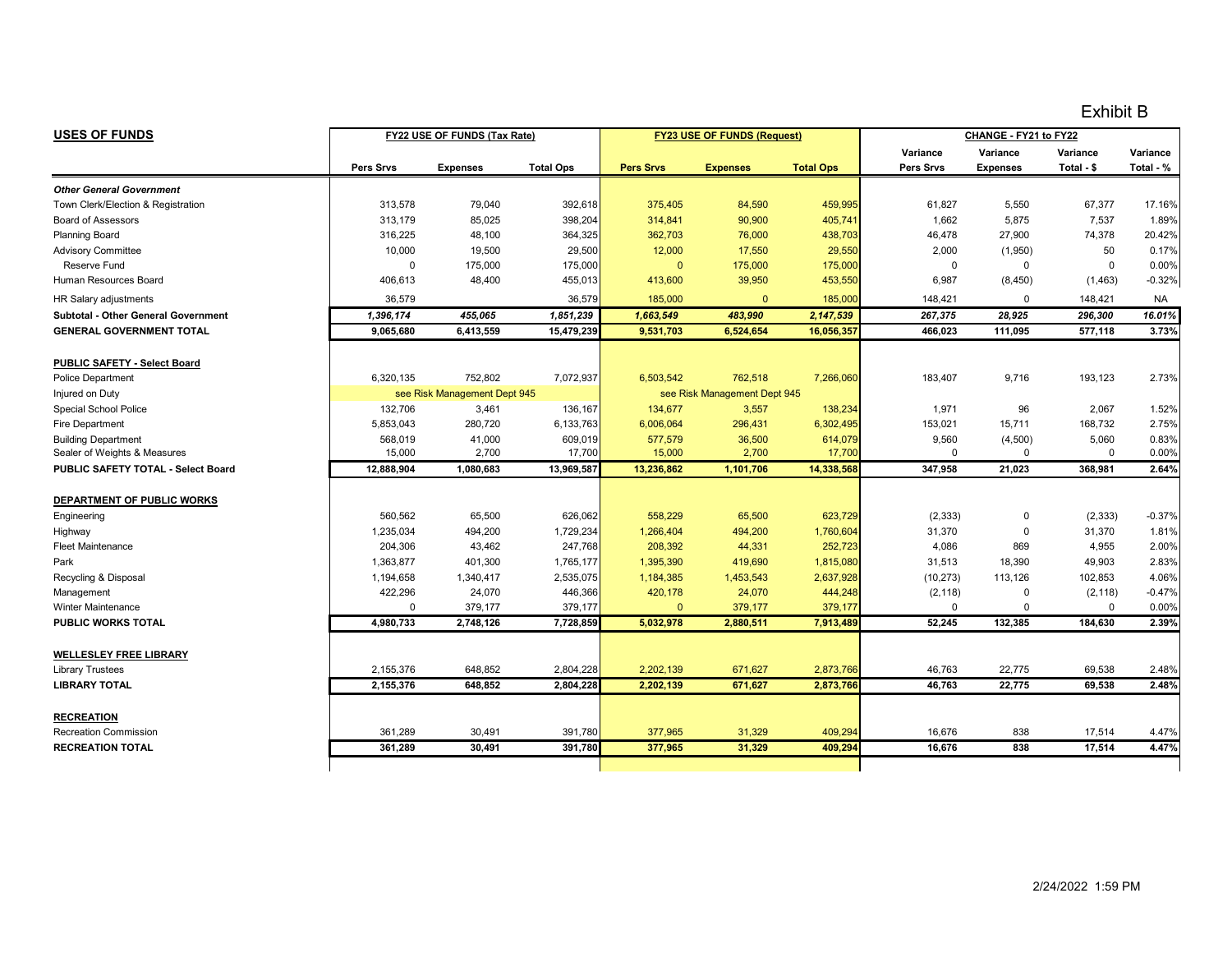| <b>USES OF FUNDS</b>                        |              | FY22 USE OF FUNDS (Tax Rate) |                  |                  | <b>FY23 USE OF FUNDS (Request)</b> |                  |              | CHANGE - FY21 to FY22 |             |           |
|---------------------------------------------|--------------|------------------------------|------------------|------------------|------------------------------------|------------------|--------------|-----------------------|-------------|-----------|
|                                             |              |                              |                  |                  |                                    |                  | Variance     | Variance              | Variance    | Variance  |
|                                             | Pers Srvs    | <b>Expenses</b>              | <b>Total Ops</b> | <b>Pers Srvs</b> | <b>Expenses</b>                    | <b>Total Ops</b> | Pers Srvs    | <b>Expenses</b>       | Total - \$  | Total - % |
| <b>HEALTH</b>                               |              |                              |                  |                  |                                    |                  |              |                       |             |           |
| Board of Health                             | 850,879      | 124,668                      | 975,547          | 876,755          | 142,875                            | 1,019,630        | 25,876       | 18,207                | 44,083      | 4.52%     |
| <b>Mental Health Services</b>               | $\Omega$     | 281,735                      | 281,735          | $\Omega$         | 285,586                            | 285,586          | $\Omega$     | 3,851                 | 3,851       | 1.37%     |
| <b>HEALTH TOTAL</b>                         | 850.879      | 406,403                      | 1,257,282        | 876.755          | 428,461                            | 1,305,216        | 25.876       | 22,058                | 47,934      | 3.81%     |
| <b>NATURAL RESOURCES</b>                    |              |                              |                  |                  |                                    |                  |              |                       |             |           |
| Natural Resources Commission                | 242,760      | 30,000                       | 272,760          | 284,524          | 30,000                             | 314,524          | 41,764       | 0                     | 41,764      | 15.31%    |
| Morses Pond Project - (NRC, DPW, Rec)       | 0            | 147.750                      | 147,750          | $\mathbf{0}$     | 151,250                            | 151,250          | 0            | 3,500                 | 3,500       | 2.37%     |
| <b>NATURAL RESOURCES TOTAL</b>              | 242.760      | 177,750                      | 420,510          | 284.524          | 181,250                            | 465,774          | 41,764       | 3,500                 | 45,264      | 10.76%    |
|                                             |              |                              |                  |                  |                                    |                  |              |                       |             |           |
| <b>NON-SCHOOL TOTAL</b>                     | 30,545,621   | 11,505,864                   | 42,051,485       | 31,542,926       | 11,819,538                         | 43,362,464       | 997,305      | 313,674               | 1,310,979   | 3.12%     |
| <b>WELLESLEY PUBLIC SCHOOLS</b>             |              |                              |                  |                  |                                    |                  |              |                       |             |           |
| Instruction                                 | 51.246.300   | 2,391,824                    | 53,638,124       | 53,022,149       | 2,506,530                          | 55,528,679       | 1.775.849    | 114.706               | 1,890,555   | 3.52%     |
| Administration                              | 1.314.448    | 245,911                      | 1,560,359        | 1,335,162        | 245,911                            | 1,581,073        | 20,714       | 0                     | 20,714      | 1.33%     |
| Operations                                  | 1,622,703    | 1,595,533                    | 3,218,236        | 1,647,937        | 1,757,524                          | 3,405,461        | 25,234       | 161,991               | 187,225     | 5.82%     |
| <b>Special Education</b>                    | 18.776.047   | 5,347,487                    | 24, 123, 534     | 19,212,183       | 5,074,870                          | 24,287,053       | 436,136      | (272, 617)            | 163,519     | 0.68%     |
| <b>SCHOOL TOTAL</b>                         | 72.959.498   | 9.580.755                    | 82,540,253       | 75,217,431       | 9,584,835                          | 84,802,266       | 2,257,933    | 4.080                 | 2.262.013   | 2.74%     |
| <b>EMPLOYEE BENEFITS</b>                    |              |                              |                  |                  |                                    |                  |              |                       |             |           |
| Group Insurance                             |              | 20,462,688                   | 20,462,688       | $\mathbf{0}$     | 21,021,387                         | 21,021,387       | 0            | 558,699               | 558,699     | 2.73%     |
| <b>Workers Compensation</b>                 |              | 244,149                      | 244,149          | $\mathbf{0}$     | 244,149                            | 244,149          | 0            | 0                     | $\mathbf 0$ | 0.00%     |
| <b>OPEB Liability Fund</b>                  |              | 3,432,000                    | 3,432,000        | $\Omega$         | 3,450,000                          | 3,450,000        |              | 18,000                | 18,000      | 0.52%     |
| <b>Retirement Contribution</b>              |              | 8,234,817                    | 8,234,817        | $\Omega$         | 8,586,426                          | 8,586,426        |              | 351,609               | 351,609     | 4.27%     |
| Unemployment Compensation                   |              | 100.000                      | 100,000          | $\Omega$         | 100,000                            | 100,000          | O            | $\Omega$              | $\Omega$    | 0.00%     |
| <b>Compensated Absences</b>                 |              | 120,000                      | 120,000          | $\Omega$         | 120,000                            | 120,000          | 0            | $\Omega$              | $\Omega$    | 0.00%     |
| <b>EMPLOYEE BENEFITS TOTAL</b>              | $\mathbf{0}$ | 32,593,654                   | 32,593,654       | $\mathbf{0}$     | 33,521,962                         | 33,521,962       | $\mathbf{0}$ | 928,308               | 928,308     | 2.85%     |
|                                             |              |                              |                  |                  |                                    |                  |              |                       |             |           |
| <b>ALL PERSONAL SERVICES &amp; EXPENSES</b> | 103,505,119  | 53,680,273                   | 157, 185, 392    | 106,760,357      | 54,926,335                         | 161,686,692      | 3,255,238    | 1,246,062             | 4,501,300   | 2.86%     |